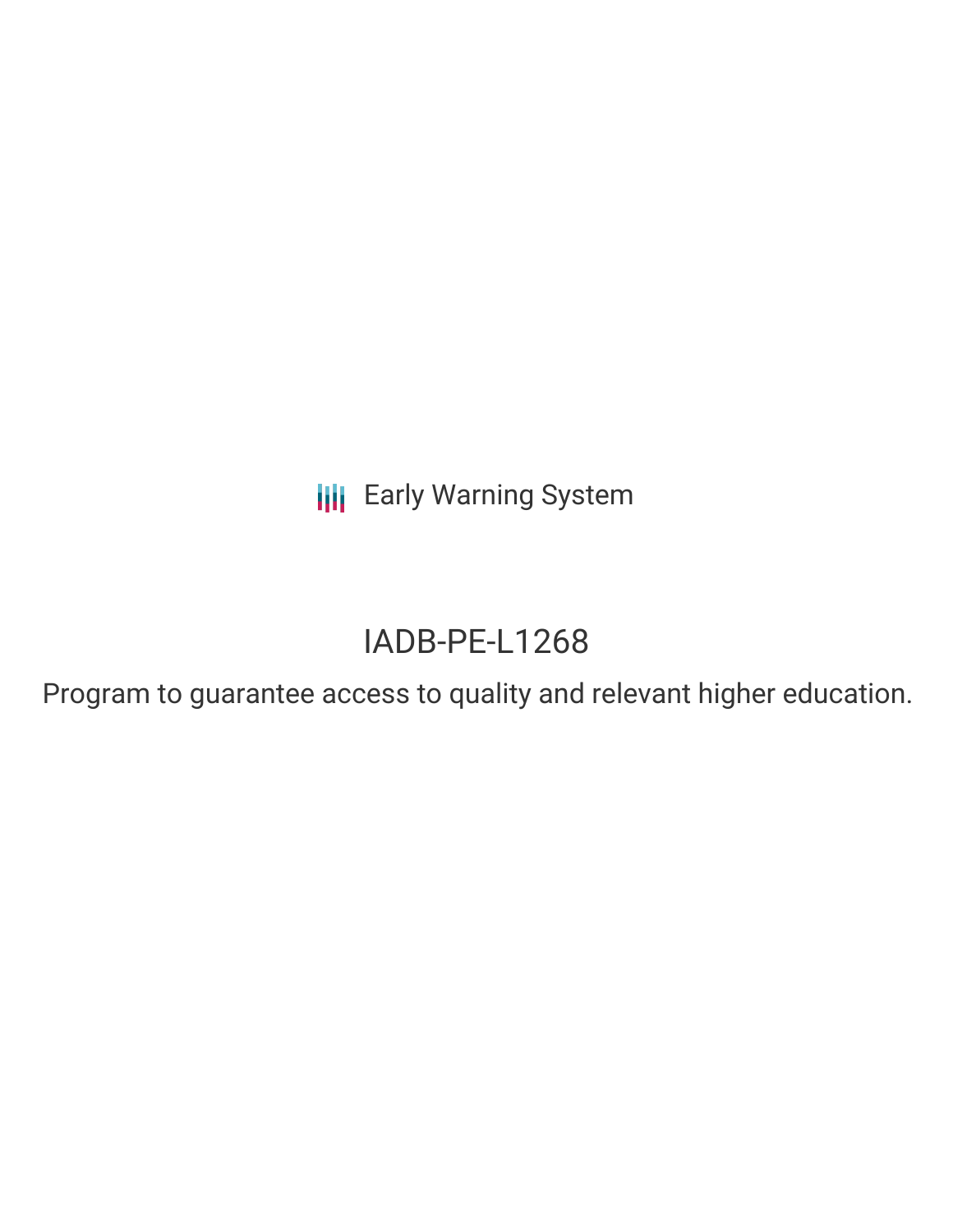

## Early Warning System Program to guarantee access to quality and relevant higher education.

#### **Quick Facts**

| <b>Countries</b>               | Peru                                   |
|--------------------------------|----------------------------------------|
| <b>Financial Institutions</b>  | Inter-American Development Bank (IADB) |
| <b>Status</b>                  | Approved                               |
| <b>Bank Risk Rating</b>        | B                                      |
| <b>Borrower</b>                | Government of Perú                     |
| <b>Sectors</b>                 | <b>Education and Health</b>            |
| <b>Investment Type(s)</b>      | Loan                                   |
| <b>Investment Amount (USD)</b> | $$50.00$ million                       |
| <b>Loan Amount (USD)</b>       | \$50.00 million                        |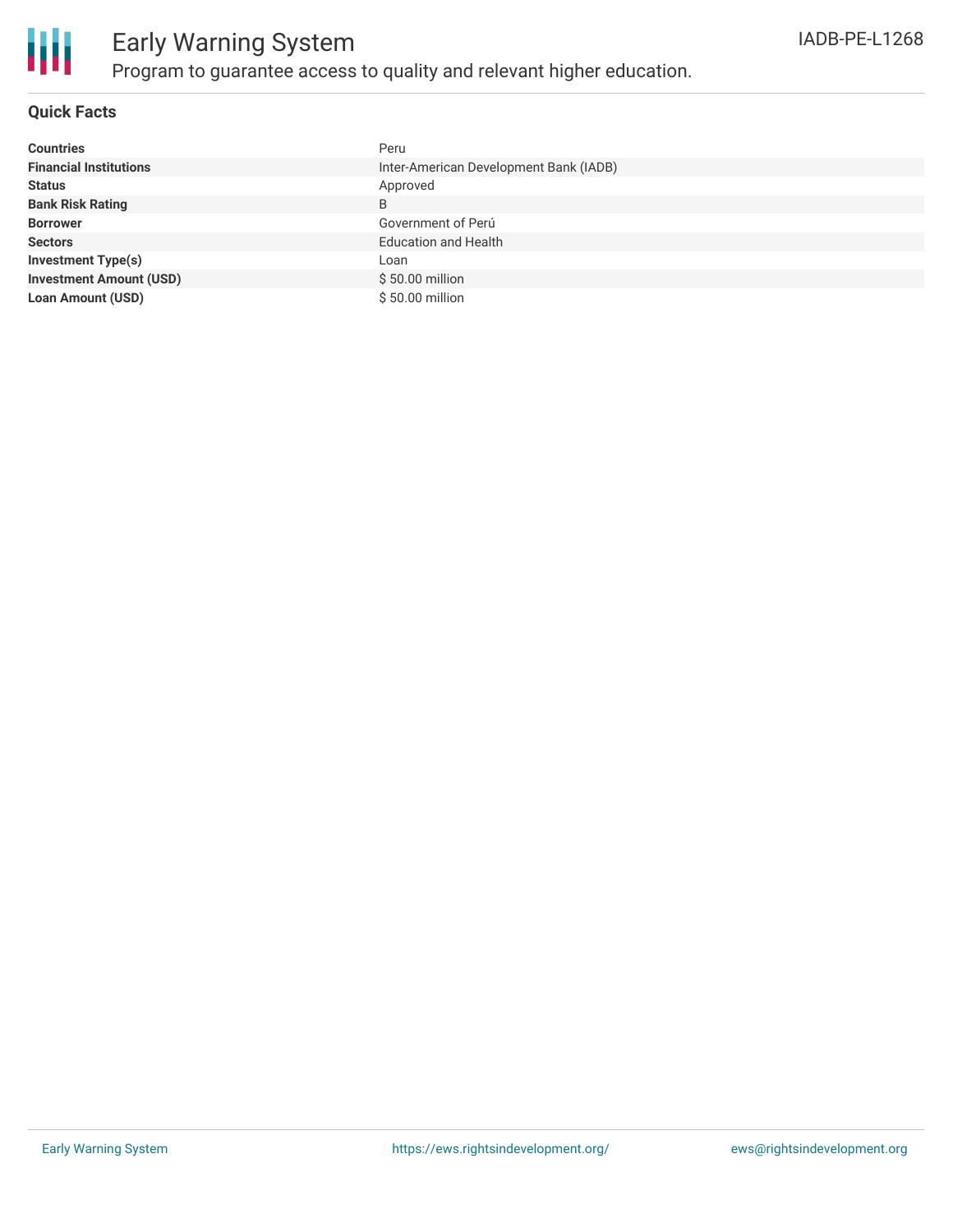

### Early Warning System Program to guarantee access to quality and relevant higher education.

#### **Project Description**

Contribute to the quality of higher education by promoting the access of vulnerable students to higher education and the continuity of the educational trajectories of students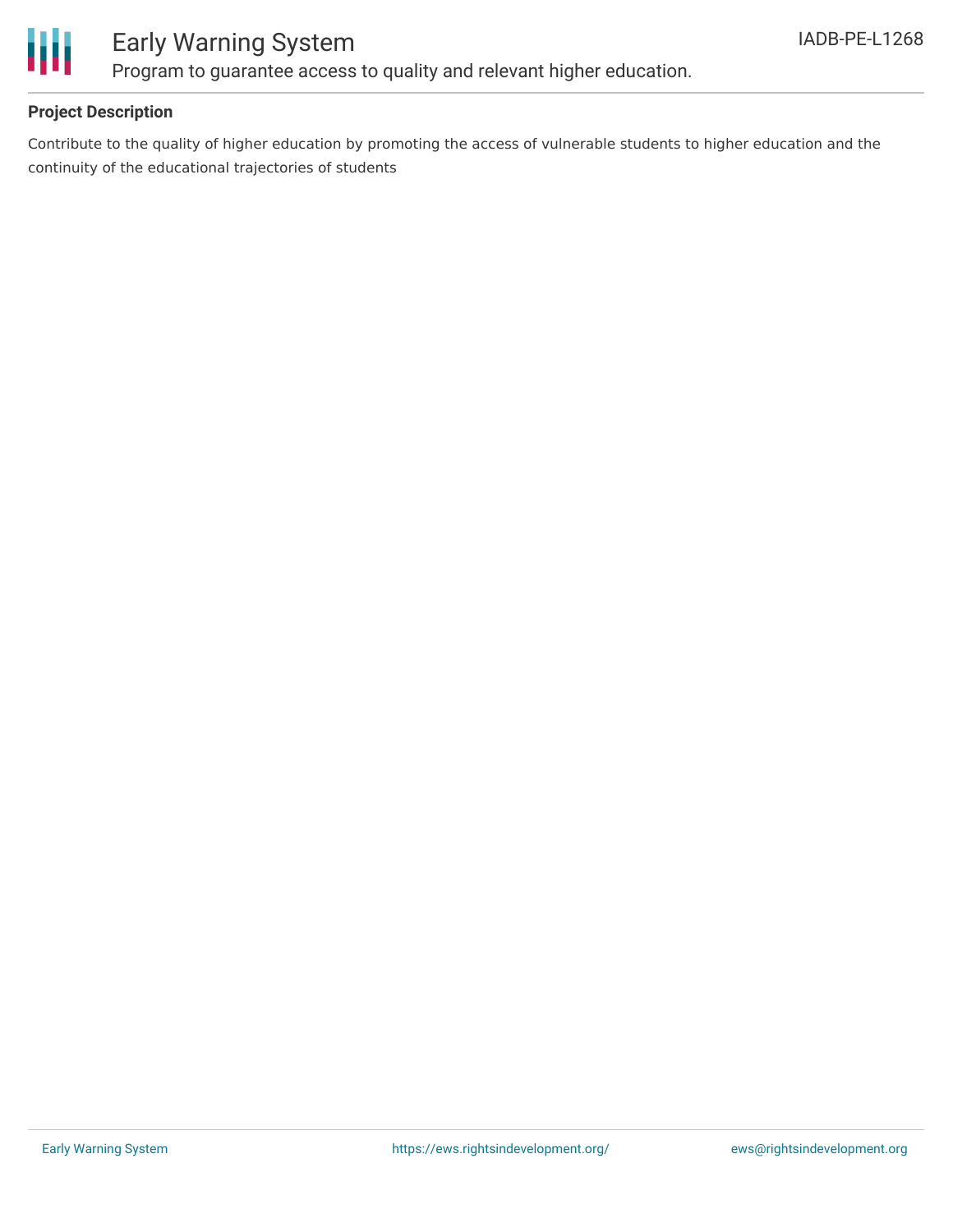

## Early Warning System

Program to guarantee access to quality and relevant higher education.

#### **Investment Description**

• Inter-American Development Bank (IADB)